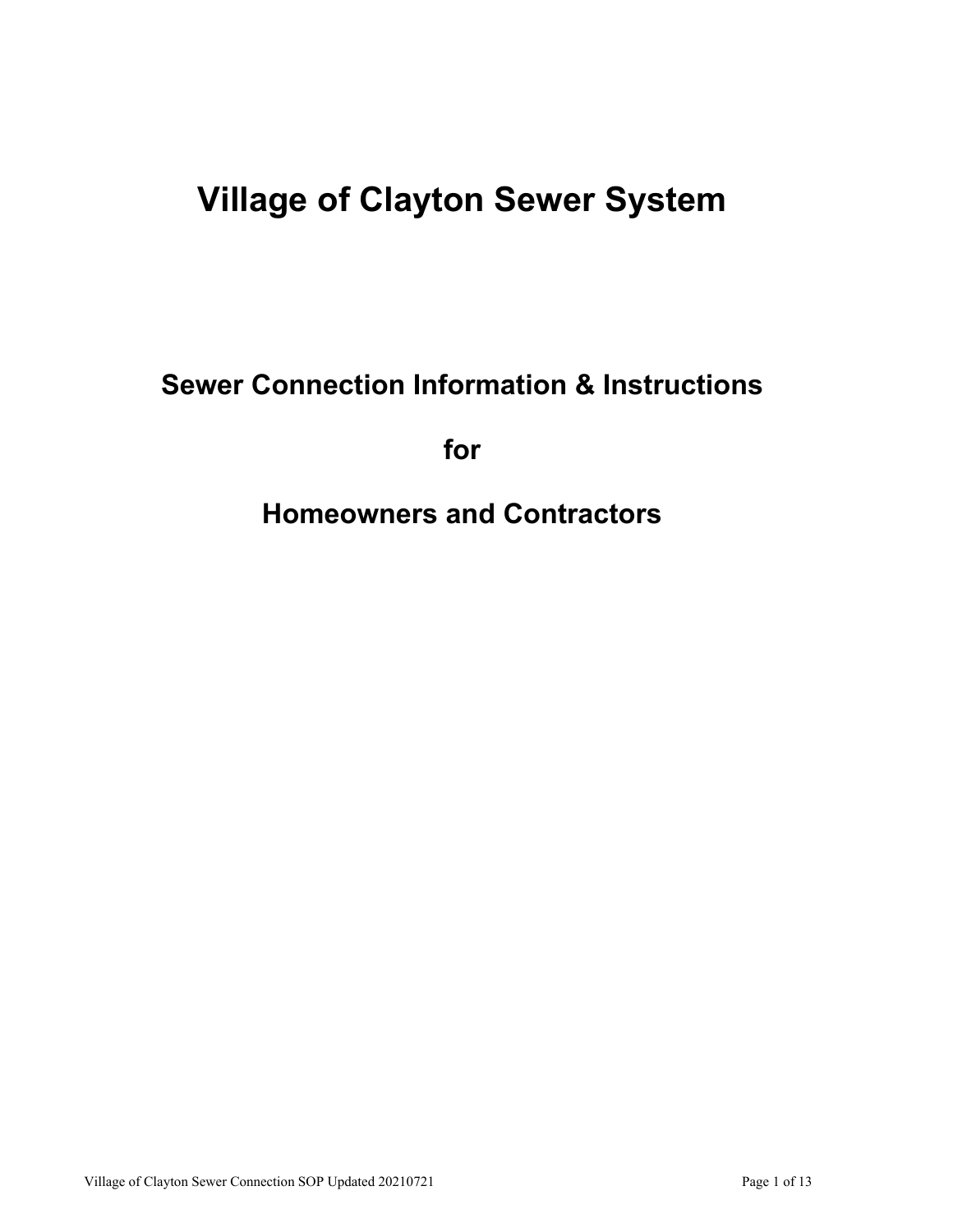*Village of Clayton 425 Mary St. PO Box 250 Clayton, NY 13624* 

**Phone (315) 686-5552 Fax (315) 686-2132** 

**Website: www.villageofclayton.org**

To: Property Owners & Contractors

From: Village of Clayton

Date: August 22, 2011

Subject: Information & Instructions for Sanitary Sewer Connections

This package contains important information for property owners and contractors on requirements for obtaining a Sewer Service Permit to establish a new connection within the Village of Clayton Sewer System.

This document was developed to explain the Village's requirements and provide guidelines for property owners and contractors. All required forms are included in this document. Please read through this document carefully. Submittal of a complete application form will help ensure that your permit is approved in a timely manner.

Information is periodically updated by the Village Board so please check with your local Village Clerk to make sure you have the most recent copy of the document available.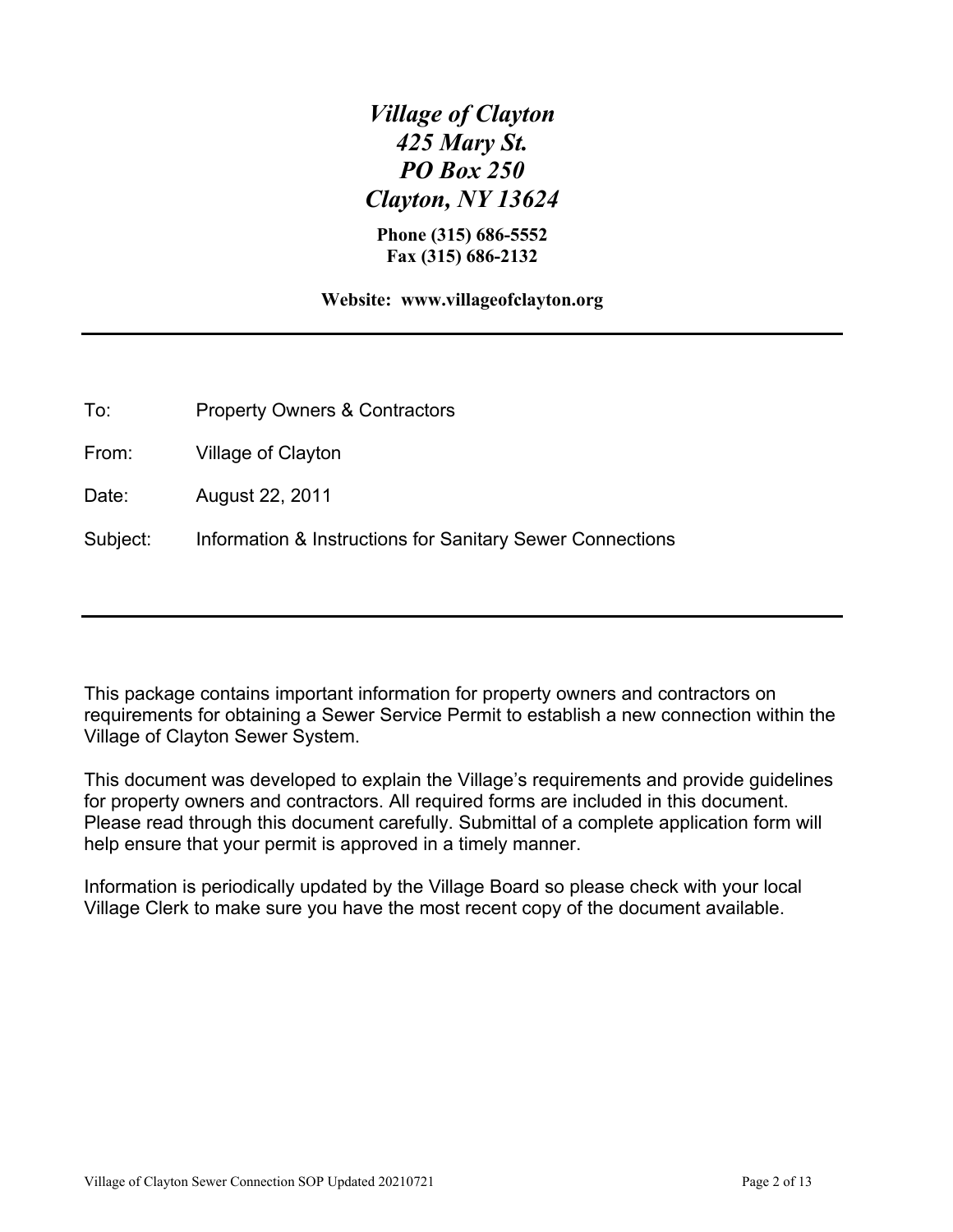# **Information & Instructions for Sanitary Sewer Connections**

## **Table of Contents**

| 2.0 |  |
|-----|--|
| 3.0 |  |
| 4.0 |  |
| 5.0 |  |
| 6.0 |  |

## Forms & Tables

| Village of Clayton Sewer Service Application |  |
|----------------------------------------------|--|
|                                              |  |

Sample Location Sketch

Sewer Installation Details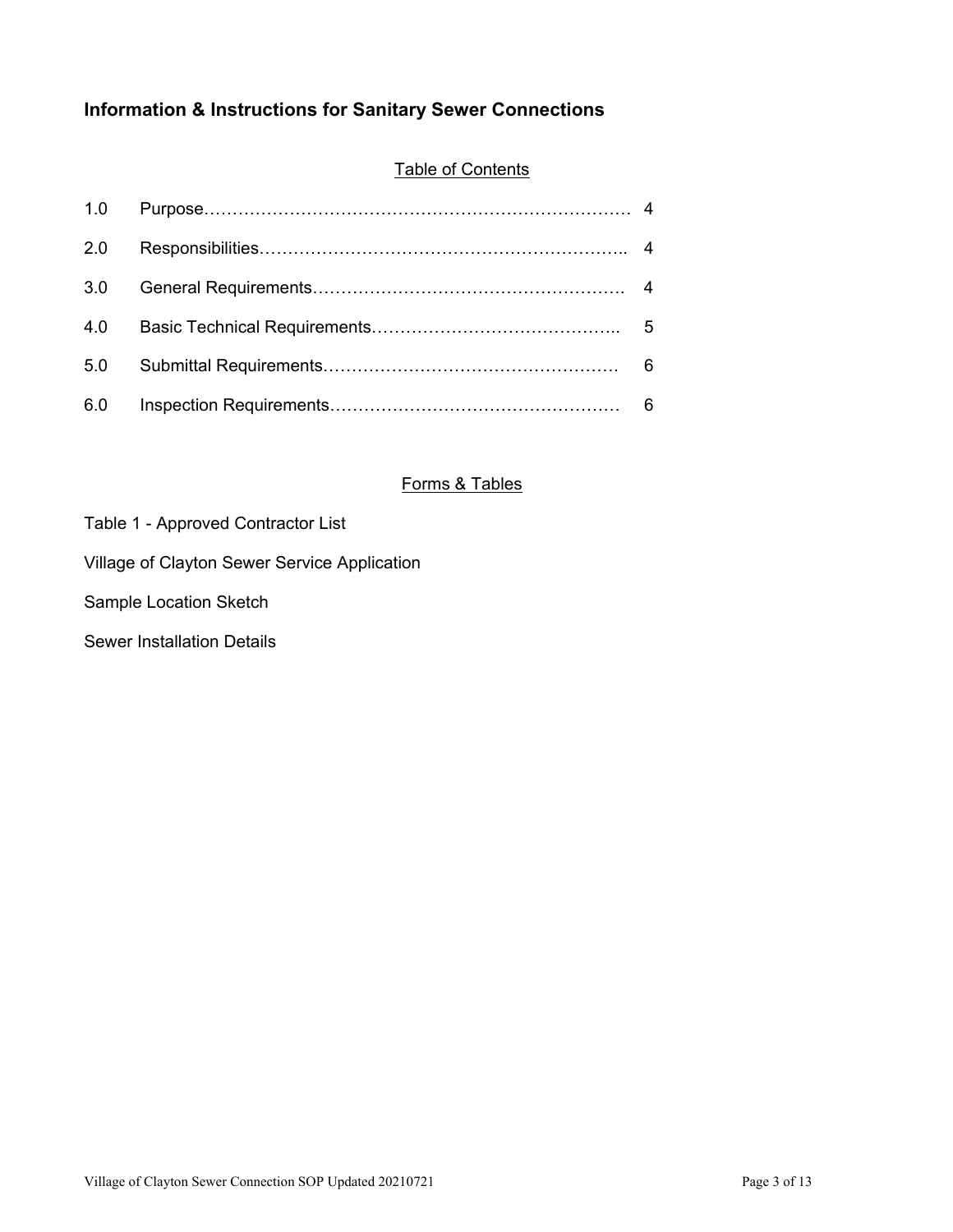## **Information & Instructions for Sanitary Sewer Connections**

#### 1.0 Purpose

The purpose of this procedure is to describe the application process and the basic technical requirements for the construction and installation of new Village of Clayton Sewer System components.

#### 2.0 Responsibilities

- 2.1 The System Owner (Village of Clayton) is the municipality in which the new sewer system components will reside. The Village is responsible for administering and overseeing this procedure.
- 2.2 New sewer customers are responsible for:
	- Completing a Sewer Service Application which enables them to connect to the Village of Clayton Sewer System.
	- Hiring an approved contractor to install the sewer system components.
	- Scheduling an inspection of the system components prior to connecting into the Village of Clayton Sewer System.
	- Executing an easement, if required.
	- Paying all construction, engineering, easement filing, and inspection fees associated with the new sewer service(s) prior to activation of services.
	- Submitting "as-built" documentation to the Village of Clayton after completion of the service installation.
- 2.3 The Village of Clayton is responsible for operating and maintaining the Village of Clayton Sewer System. As the system operator, Village personnel are responsible for ensuring that new connections are constructed and installed in accordance with applicable design standards. Village personnel are also responsible for documenting new connections.

#### 3.0 General Requirements

- 3.1 The Village can only provide service to new customers that are located within an existing sewer district.
- 3.2 Requests for connection into the Village of Clayton Sewer System must be submitted by completing a *Village of Clayton Sewer Service Application (attached)*.
- 3.3 Connections must be designed and constructed in accordance with the original criteria identified in the contract documents and specification relating to the respective system, unless the proposed criteria can be shown to be more advanced and of better quality than that of the original specification. Contract documents are available at the Village offices.
- 3.4 Customers **must** utilize a contractor approved by the Village of Clayton Sewer System for the installation of any sewer system components (including direct connections to sewer mainlines and lateral installations). *See* **TABLE 1 – APPROVED CONTRACTOR LIST**.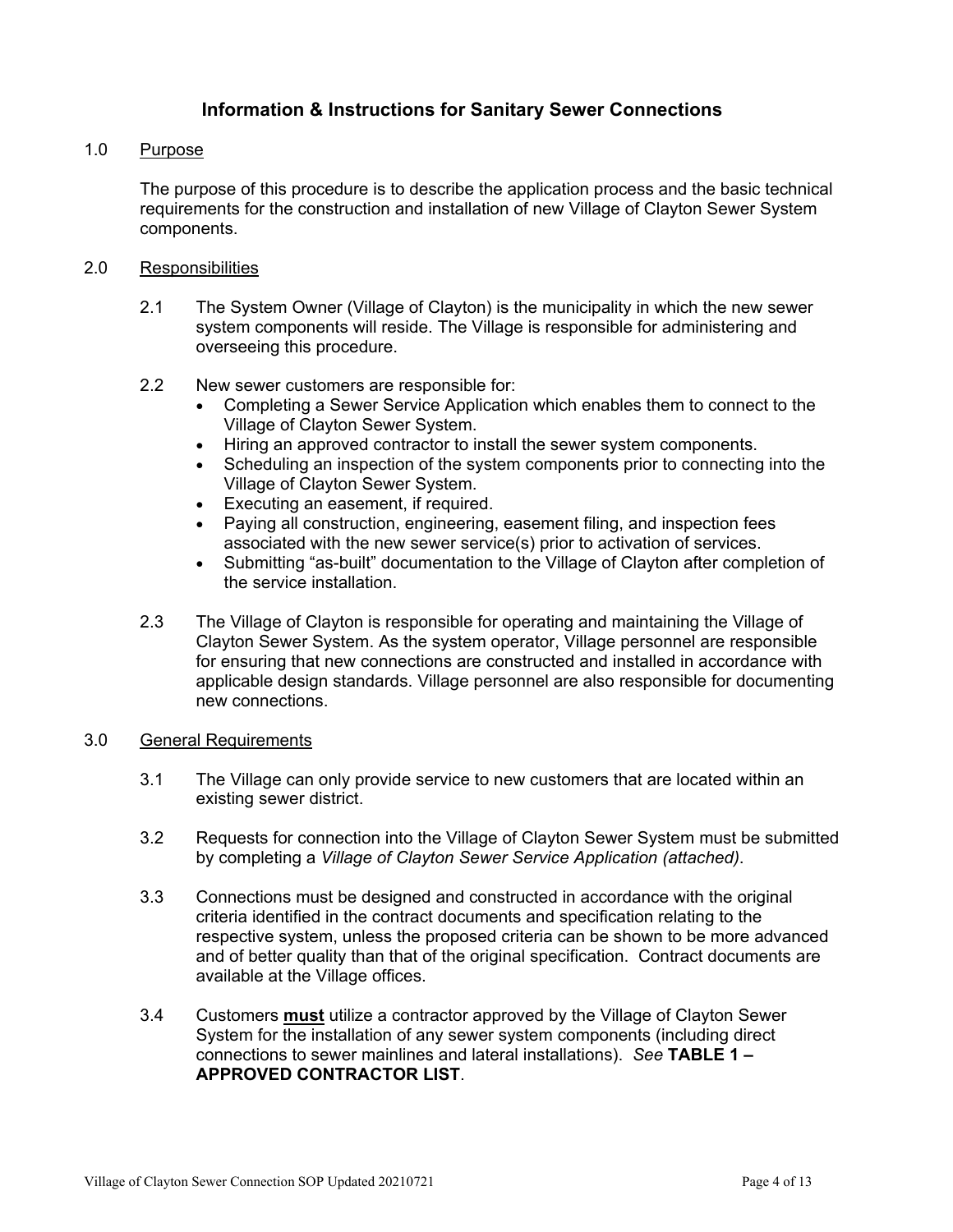- 3.5 All new connections must include a means for metering in order to accurately bill for the services provided. For large commercial or industrial customers this may require a sewer meter. Residential customers must be a water customer or must install a meter on their private well.
- 3.6 Most sewer service determinations will be made within 30 days of receipt of a complete *Village of Clayton Sewer Service Application.*

#### 4.0 Technical Requirements

Detailed technical requirements for sanitary sewer systems are presented in *10 State Standards* and specifications developed by Village engineers*.* Customers may reference these documents to determine acceptable pipe material, covering, backfill, etc. More complex systems may require that the customer hire an engineer licensed by the State of New York to complete the design. Detailed information and drawings are available by requesting technical specifications from the Village at 315-686-5552.

4.1 Gravity Sewer Lateral Requirements

Some basic requirements for single family gravity sewer laterals are listed below and are detailed in drawings at the end of this document:

- 1) The minimum horizontal distance between water and sewer line shall be 10' except when lines must cross. At intersections water and sewer lines shall be separated by a minimum of 18 vertical inches.
- 2) Water and sewer lines shall not share excavation trenches with other utilities and must be separated by a minimum distance of 10' whenever possible.
- 3) Laterals shall be installed with a minimum of 4' of cover. Insulated laterals may have less coverage if approved by Village personnel.
- 4) Magnetic marking tape 2 inches wide with the words SANITARY SEWER BELOW shall be installed not more than 2 feet below finished grade for all sewer laterals.
- 5) Residential gravity sewer laterals shall be 4" PVC Plastic SDR 35 pipe and fittings. Pipe shall be joined with integral bell and spigot rubber gasketed joints.
- 6) 4" service laterals shall be installed at a minimum of  $\frac{1}{4}$ " per 1' slope.
- 7) Service laterals shall be connected to existing sewer main lines through the use of a machine drilled hole using equipment expressly made for this purpose. Laterals shall be connected to the sewer main through the use of an Inserta Tee Fitting made for PVC SDR 35 pipe or approved equivalent. Fittings are available by contacting the Village of Clayton or the manufacturer (Inserta Fitting Co., Tel. 503/357-2110).
- 8) Sewer laterals shall not be connected directly to manholes.
- 9) Cleanouts shall be provided at least every 100 feet; at each change in direction of the line; and within 10 feet of the house foundation.
- 10) For normal soil conditions, the trench shall be excavated 4 inches deeper than the bottom of the pipe. Pipe bedding material used shall be NYSDOT Subbase Course 304 Type 2 crushed stone.
- 11) Backfill material shall be free of roots and vegetation and shall have no stones greater than 4 inches in diameter.
- 12) Pipe bedding shall be placed in maximum lifts of 8 inches after the pipe is joined.
- 13) Do not compact directly over PVC pipe until backfill has reached 2 feet above top of pipe.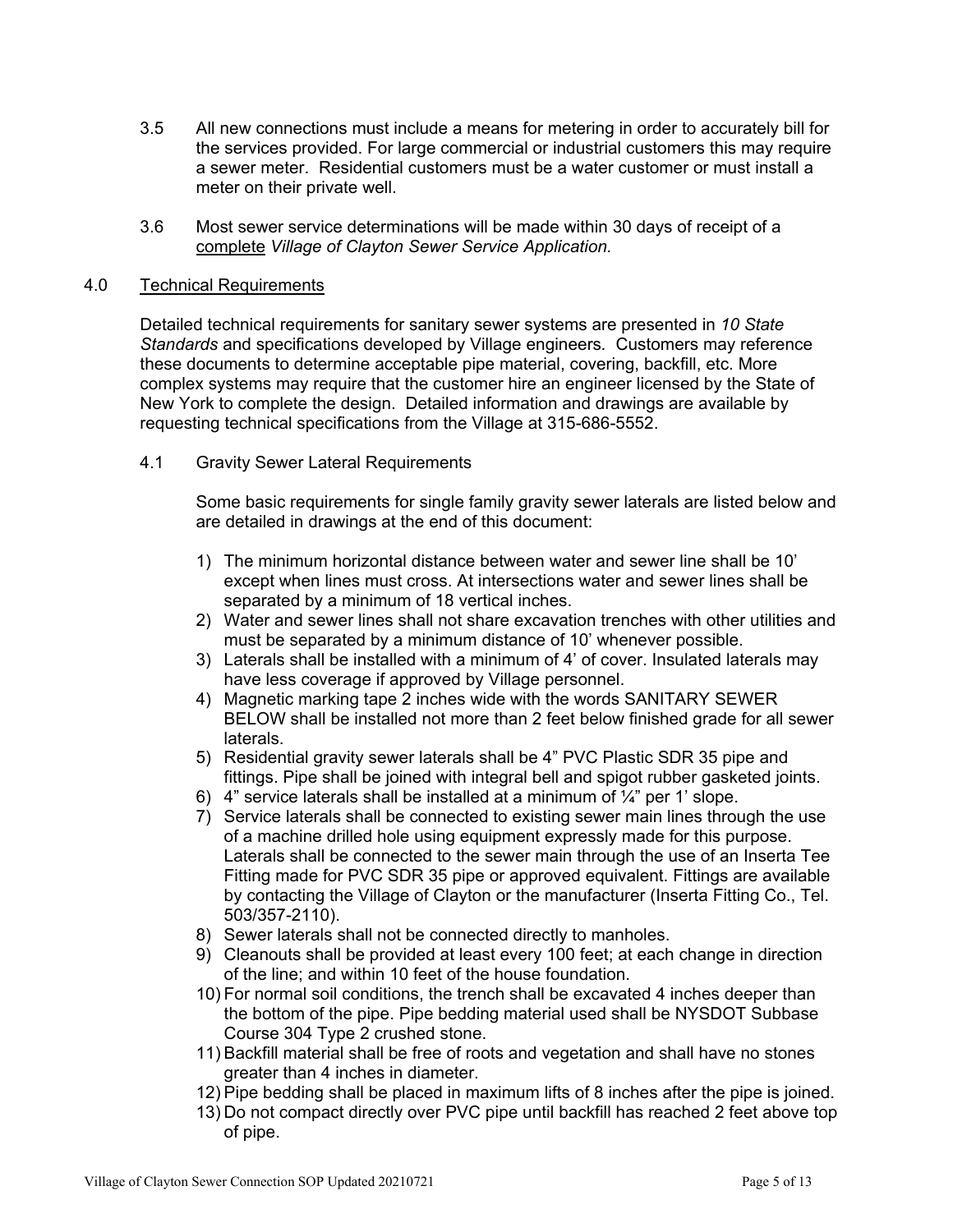#### 4.2 Low Pressure Sewer Lateral Requirements

Some basic requirements for single family gravity sewer laterals are listed below:

- 1) Gravity sewer laterals that cannot meet minimum slope requirements will require a grinder pump.
- 2) Grinder pumps will be supplied by the Village of Clayton and must be installed by an approved contractor.
- 3) The grinder pump must be paid for by the property owner before it can be supplied to the contractor. The property owner will pay the municipality for the cost of the pump.
- 4) The property owner's contractor must install the grinder pump in accordance with Village of Clayton requirements. Copies of these documents are available upon request from the Village of Clayton.
- 5) The property owner will be responsible for replacement costs of failed grinder pumps.
- 6) The Village of Clayton will assume operation and maintenance of the line from the Village main to the grinder pump. The customer is responsible for maintenance from the pump to the building.

#### 5.0 Submittal Requirements

All new service connections must be reviewed and approved by the Village of Clayton. The property owner must submit a completed Village of Clayton Sewer Service Application to the Village Clerk. The application must be submitted with the proper connection fee and a Location Sketch. The location sketch must show the property boundaries, buildings, approximate length of service lateral with reference dimensions to two permanent structures, location of cleanouts, tie-in point to mainline, and any other relevant information. A form which can be used for the location sketch is attached at the end of this document.

#### 6.0 Inspection Requirements

All approved connection requests must be inspected by a Village of Clayton representative. The customer or their representative must schedule the connection with the Village at least 48-hours prior to the connection. Customers must have an approved *Village of Clayton Sewer Service Application* on file with the Village prior to scheduling an inspection. The Village will charge a minimum fee of \$1,000 to review the application and inspect the service. If the connection is scheduled outside normal business hours or the inspection takes longer than two hours, additional charges may be applied. To schedule an inspection contact the Village of Clayton at 315-686-5552.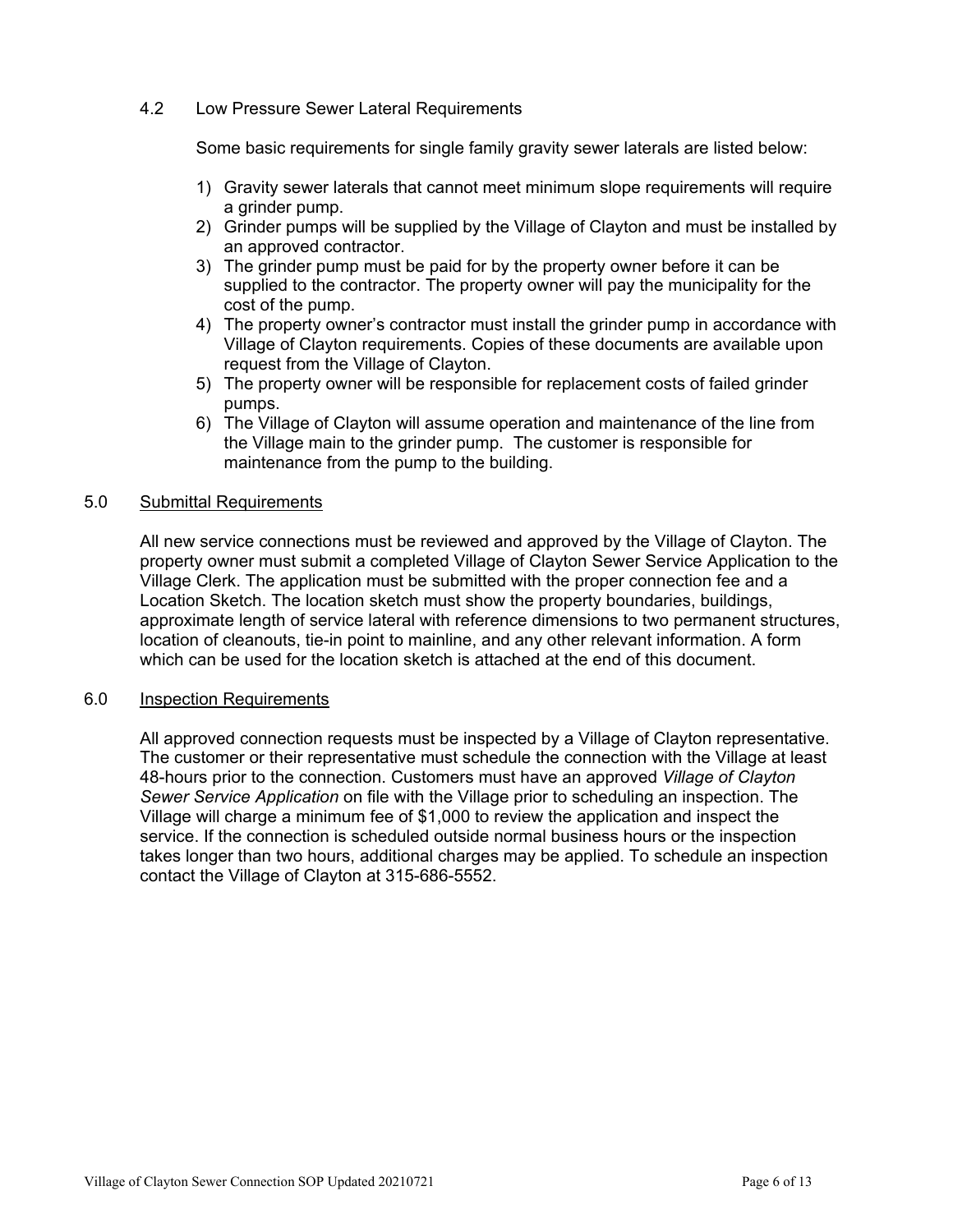# 7.0 Record of Changes

| <b>Revision Date</b> | Description of Changes                                                                                | Authorized by                                                      |
|----------------------|-------------------------------------------------------------------------------------------------------|--------------------------------------------------------------------|
| 08/22/2011           | <b>Original Document Created</b>                                                                      | <b>Village Board</b>                                               |
| 10/24/2011           | <b>Added Bearup Construction as</b><br><b>Approved Contractor</b>                                     | Village Board                                                      |
| 07/09/2012           | Added W.D. Bach Excavating<br>& Consulting, LLC as<br><b>Approved Contractor</b>                      | Village Board                                                      |
| 10/30/2013           | Added Charles Fram as<br><b>Approved Contractor</b>                                                   | <b>Technical Review</b><br>Committee (C/T, DPW<br>Supt., W/WW Mgr. |
| 11/25/2013           | Section 2.2 ("As-Builts")<br>Section 4.2 ("O&M")<br><b>Added Requirements to</b><br>"Location Sketch" | Village Board                                                      |
| 12/05/2016           | Added Steven J. Hall as<br><b>Approved Contractor</b>                                                 | <b>Technical Review</b><br>Committee (C/T, DPW<br>Supt., W/WW Mgr. |
| 7/12/2021            | <b>Added Property Land</b><br>Management as Approved<br>Contractor                                    | Village Board                                                      |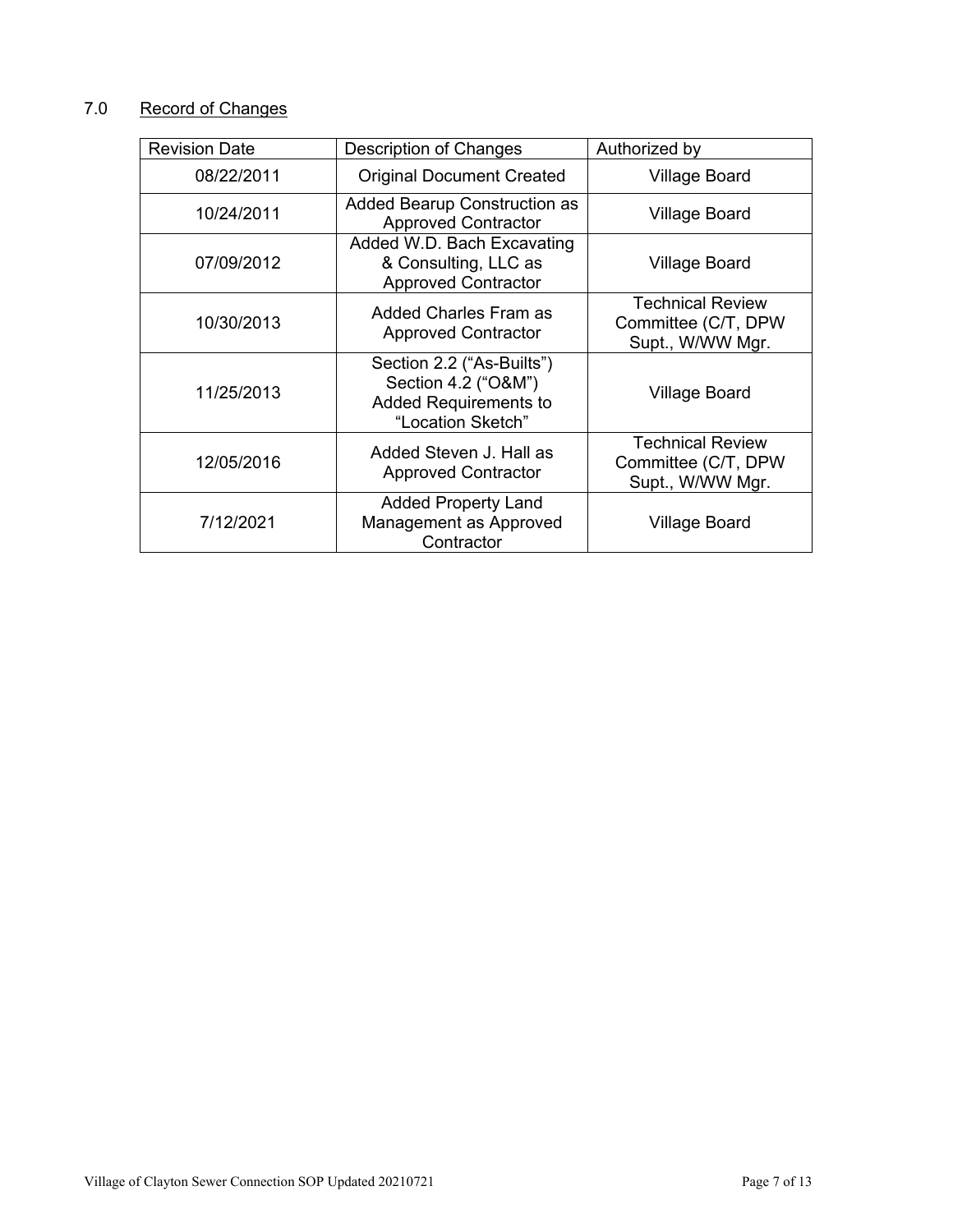| Contractor                   | Address                   | Phone              |
|------------------------------|---------------------------|--------------------|
| Bach & Co.                   | 11176 Cty Rte 9           | $(315) 686 - 3083$ |
|                              | Clayton, NY 13624         |                    |
| <b>Bearup Construction</b>   | <b>PO Box 255</b>         | $(315) 686 - 4459$ |
|                              | Clayton, NY 13624         |                    |
| Pete Mellon                  | 41041 Smithering Hts. Rd. | $(315) 686 - 3256$ |
|                              | Clayton, NY 13624         |                    |
| <b>Hazlewood Mechanicals</b> | 703 Brooks Dr.            | $(315) 686 - 2160$ |
|                              | Clayton, NY 13624         |                    |
| W.D. Bach Excavating &       | <b>PO Box 434</b>         | $(315) 686 - 5555$ |
| Consulting, LLC              | Clayton, NY 13624         |                    |
| <b>Charles Fram</b>          | 27910 Simpson Rd.         | $(315)$ 405-1142   |
|                              | Redwood, NY 13679         |                    |
| Steven J. Hall, General      | <b>PO Box 909</b>         | $(315) 654 - 3691$ |
| Contractor, Inc.             | Cape Vincent, NY 13618    |                    |
| <b>Property Land</b>         | 38856 Bartlett Point      | $(315)$ 767 - 4677 |
| Management                   | Clayton, NY 13624         |                    |

# **TABLE 1 – APPROVED CONTRACTOR LIST**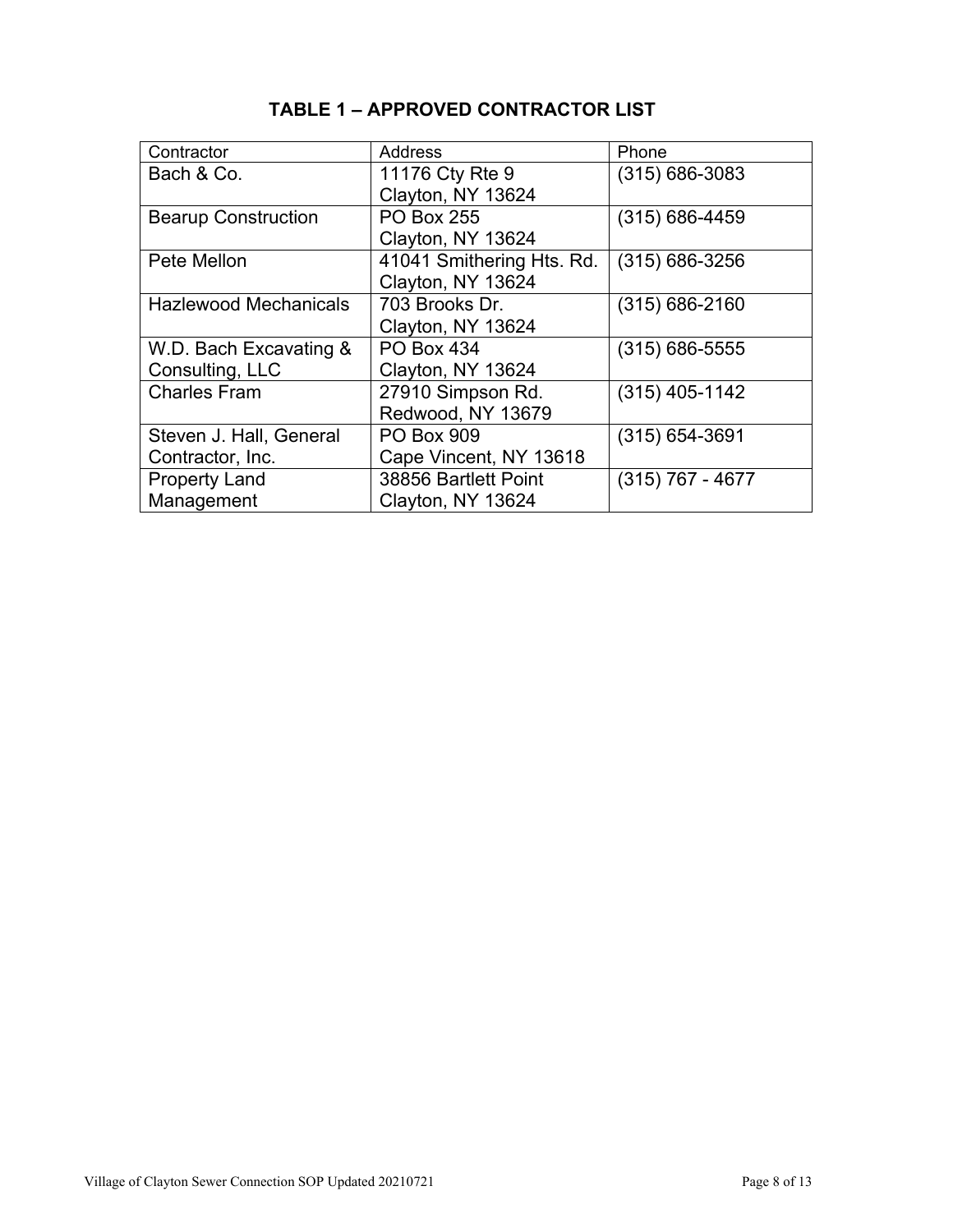# Village of Clayton Sewer Service Residential and Commercial Application

#### **INSTRUCTIONS**

- All information must be typed or legibly printed.
- All sections of the form must be completed to avoid delays in processing.
- The property owner must sign the form.
- Submit completed form with payment and Location Sketch to the Clerk.
- The Clerk will forward the application for Technical Review.
- You will be notified by phone if your permit has been approved or if your permit is missing information required to properly review. If your application is denied you will be notified in writing as to the reason.

#### GENERAL INFORMATION *(To Be Completed By Customer)*

| Property Owner's Name: Manner And All Annual Annual Annual Annual Annual Annual Annual Annual Annual Annual An                                                                                                                                                                                                                                               |  | Phone $(\_)$                                                                                                                                                                                                                                                                                       |  |  |
|--------------------------------------------------------------------------------------------------------------------------------------------------------------------------------------------------------------------------------------------------------------------------------------------------------------------------------------------------------------|--|----------------------------------------------------------------------------------------------------------------------------------------------------------------------------------------------------------------------------------------------------------------------------------------------------|--|--|
|                                                                                                                                                                                                                                                                                                                                                              |  | _City_________________State _____ Zip ________                                                                                                                                                                                                                                                     |  |  |
|                                                                                                                                                                                                                                                                                                                                                              |  | City___________________State ______ Zip ________                                                                                                                                                                                                                                                   |  |  |
| Does this new connection require a hot-tap into the sewer mainline $\Box$ Yes $\Box$ No                                                                                                                                                                                                                                                                      |  | $\Box$ Residential $\Box$ Commercial<br>$Phone($ and $)$ and $()$ and $()$ and $()$ and $()$ and $()$ and $()$ and $()$ and $()$ and $()$ and $()$ and $()$ and $()$ and $()$ and $()$ and $()$ and $()$ and $()$ and $()$ and $()$ and $()$ and $()$ and $()$ and $()$ and $()$ and $()$ and $()$ |  |  |
| Contractor's Address: Contractor of Address:                                                                                                                                                                                                                                                                                                                 |  | _City_______________State _____ Zip _______                                                                                                                                                                                                                                                        |  |  |
| Is the requested connection to serve an existing structure? $\Box$ Yes $\Box$ No If yes, is the requested<br>connection to relieve a failing septic? $\Box$ Yes $\Box$ No<br>Does property receive potable water from private well? $\Box$ Yes $\Box$ No<br>If the requested connection is to serve a new structure, what is the anticipated occupancy date? |  |                                                                                                                                                                                                                                                                                                    |  |  |
| $\vert \ \vert$ A Sketch of the new service connection is attached.                                                                                                                                                                                                                                                                                          |  |                                                                                                                                                                                                                                                                                                    |  |  |
| <b>OWNER'S CERTIFICATION (To Be Completed By Customer)</b>                                                                                                                                                                                                                                                                                                   |  |                                                                                                                                                                                                                                                                                                    |  |  |

Application is hereby made to obtain a permit to do the work and installation as indicated. I certify that I am the Owner of the property located at  $\Box$ 

am requesting a permit to install a new sewer service.

In consideration of the granting of this permit, I agree to the following:

- 1) That no work or installation has commenced prior to the issuance of a permit;
- 2) That all work will be performed to meet the standard of all applicable State and Local laws regulating construction;
- 3) To maintain the sewer service lateral or provide formal property easement to the Town/Village to maintain the sewer service lateral in accordance with the applicable municipality's Sewer Use Ordinance
- 4) To schedule an inspection of the service with the Village before any portion of the work is covered over and prior to connecting into the main sewer line.

Date: etc. and a signed:  $\Box$ 

#### MUNICIPAL REVIEW *(To Be Completed By Village)*

Amount of Sewer Service Connection Fee:  $\Box$ 

□ Payment Received By Zero and the set of the set of the set of the set of the set of the set of the set of the set of the set of the set of the set of the set of the set of the set of the set of the set of the set of the

Municipal approval that applicant is eligible for new service connection to the Village of Clayton Sewer System.

Date: \_\_\_\_\_\_\_\_\_\_\_\_\_\_\_\_\_\_\_\_\_\_\_\_\_\_\_\_\_\_\_\_\_Signed: \_

#### TECHNICAL REVIEW *(To Be Completed By Village Representative)*

| Application Reviewed By: |  |  |
|--------------------------|--|--|
|                          |  |  |

 ${\sf Date:}$ 

| <b>Application Action:</b> | Approved, as submitted | Approved with conditions |
|----------------------------|------------------------|--------------------------|

□ Returned, due to incomplete submittal □ Denied (See Attached)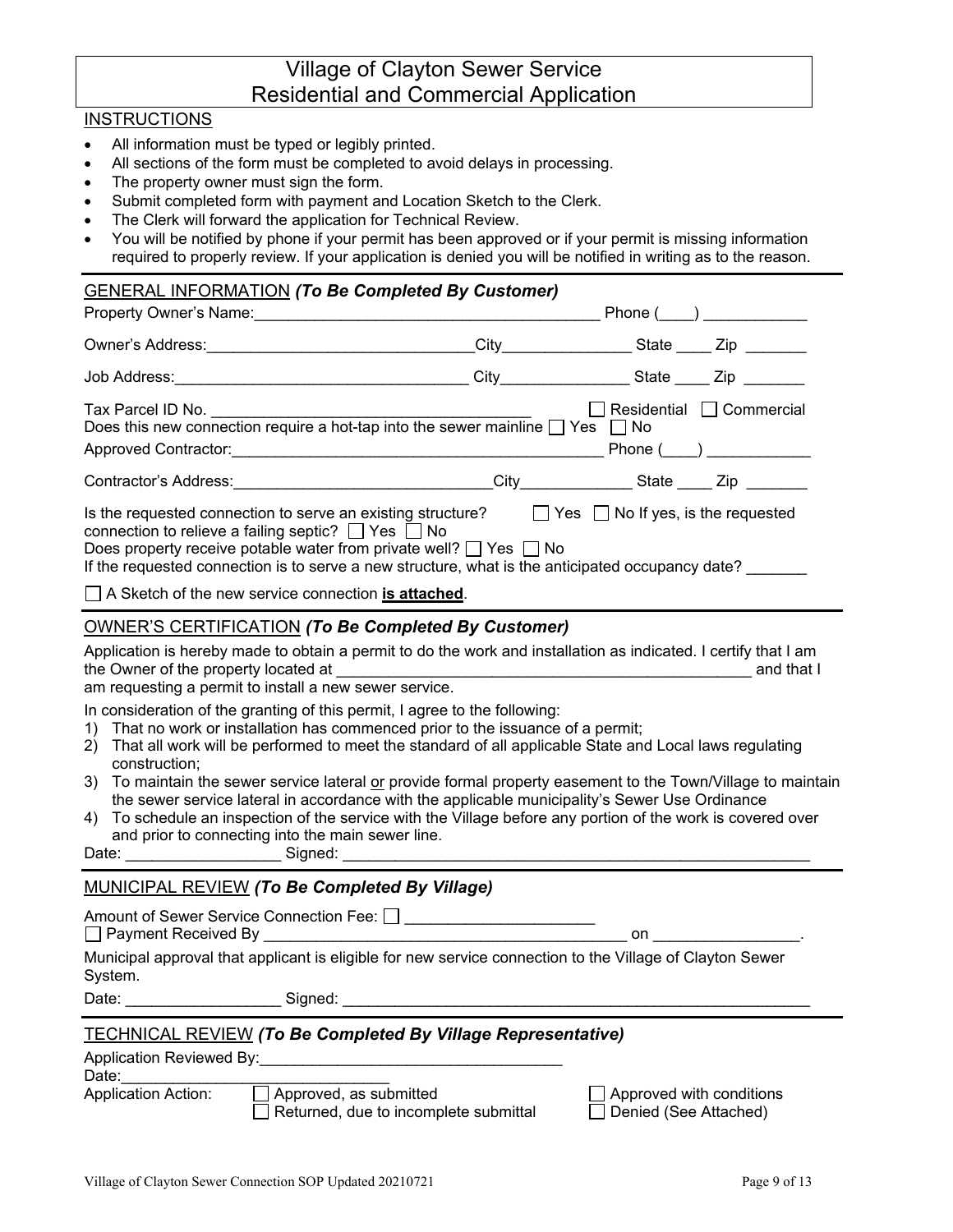# Sewer Lateral Connection

| Town/Village: |                 |             |
|---------------|-----------------|-------------|
| House No.:    | Jwner:          | Contractor: |
| Street:       | Date Installed: |             |

- (1) The application requires a detailed plan showing the location of connection to the sewer main. The grinder pump location should also be shown, including location, depth and brand (either *Liberty* or *E-One* – See Village Standards).
- (2) Pursuant to the Village's Long-Term Control Plan, an offset fee is required for all new connections. This offset fee is a 2:1 ratio, based on 200gpd usage. The offset fee for a single-family residence is \$800. Payment must be received prior to application approval.

| 1. Service Pipe Installation |                                               | 2. Connection to House Line |
|------------------------------|-----------------------------------------------|-----------------------------|
| a) Lateral size              |                                               | 3. Length of Service        |
| b) Pipe Material             | $\Box$ SDR 35<br>$\Box$ other                 | 4. Diameter of Sewer Main   |
| c) Curb Stop                 | $\Box$ no<br>$\square$ yes                    | 5. Depth of Curb Stop       |
| d) Grinder Pump              | Make:<br>Model:<br>$\square$ yes<br>$\Box$ no | 6. □Force Main<br>□ Gravity |
|                              |                                               |                             |
|                              |                                               |                             |
|                              |                                               |                             |
|                              |                                               |                             |
|                              |                                               |                             |
|                              |                                               |                             |
|                              |                                               | General Notes:              |
|                              |                                               |                             |
|                              |                                               |                             |
|                              |                                               |                             |
|                              |                                               |                             |
|                              |                                               |                             |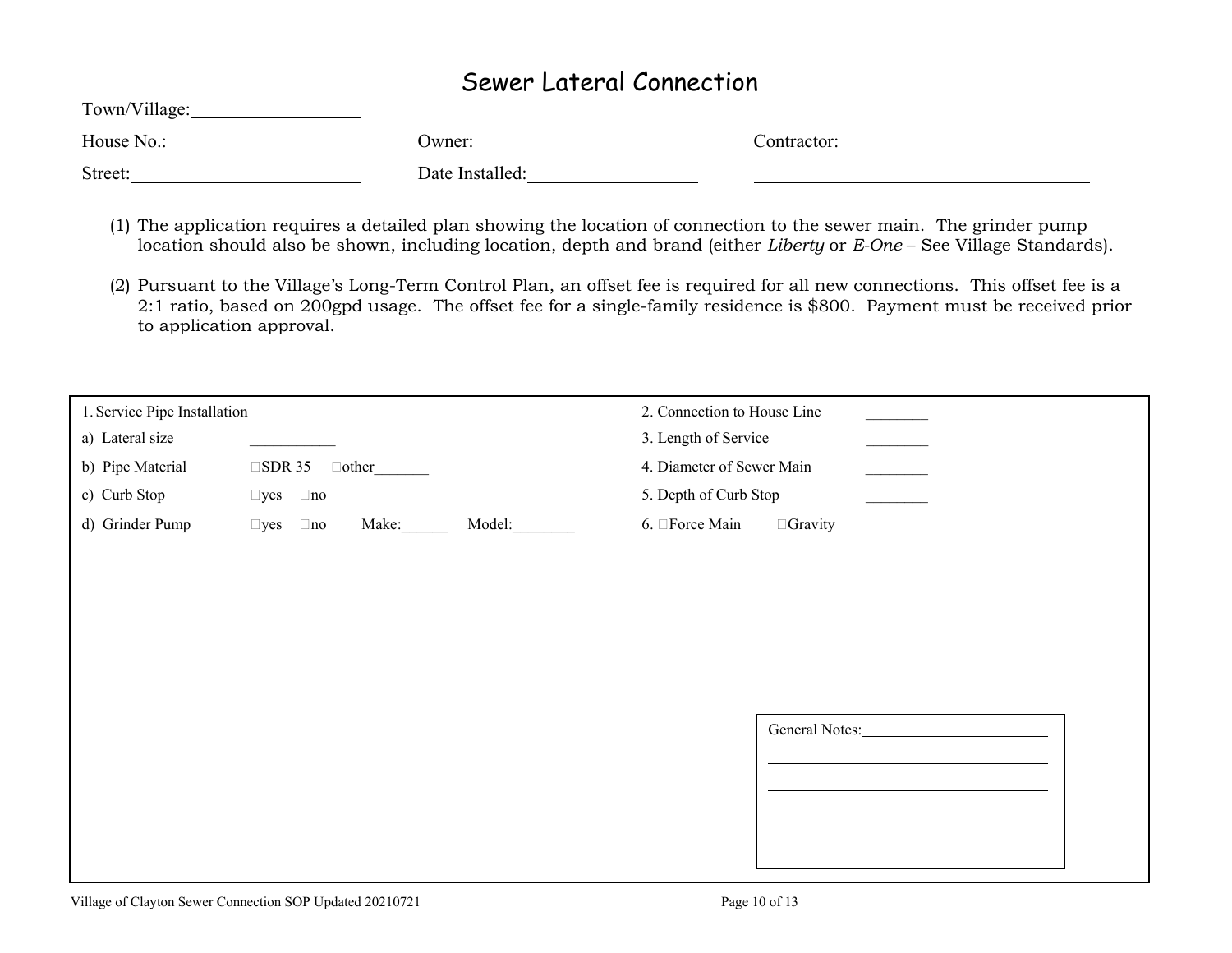

- 1. FOR CONNECTION TO EXISTING LATERALS USE APPROVED ADAPTER COUPLINGS SECTION 02733.
- 2. CONSTRUCT ON STRAIGHT GRADE 4-INCH (2%) AND 6-INCH (1%) MINIMUM.
- 3. VERIFY UTILITY LOCATION AND ADJUST GRADE IF NECESSARY.



 $\sim$  $\bar{3}$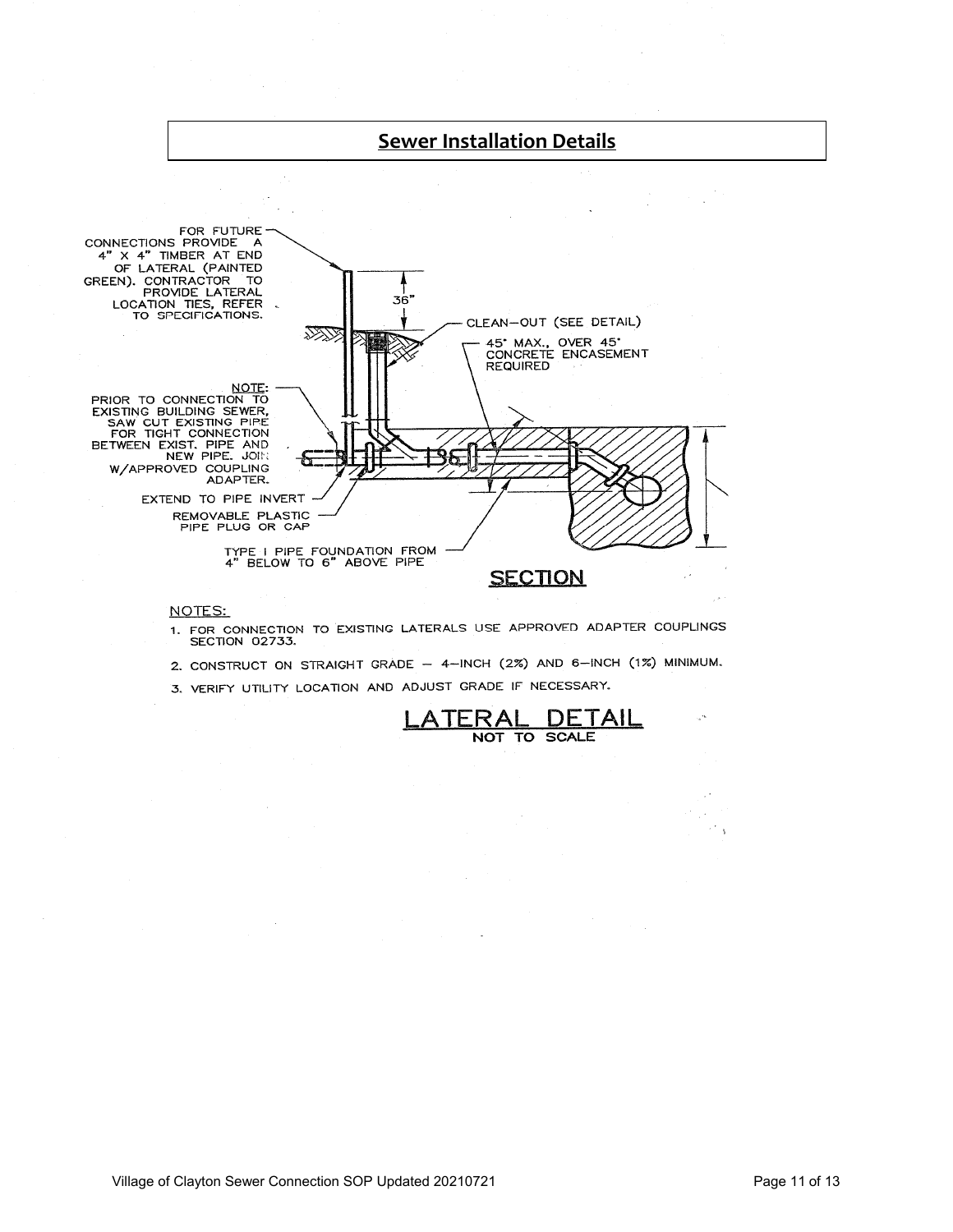